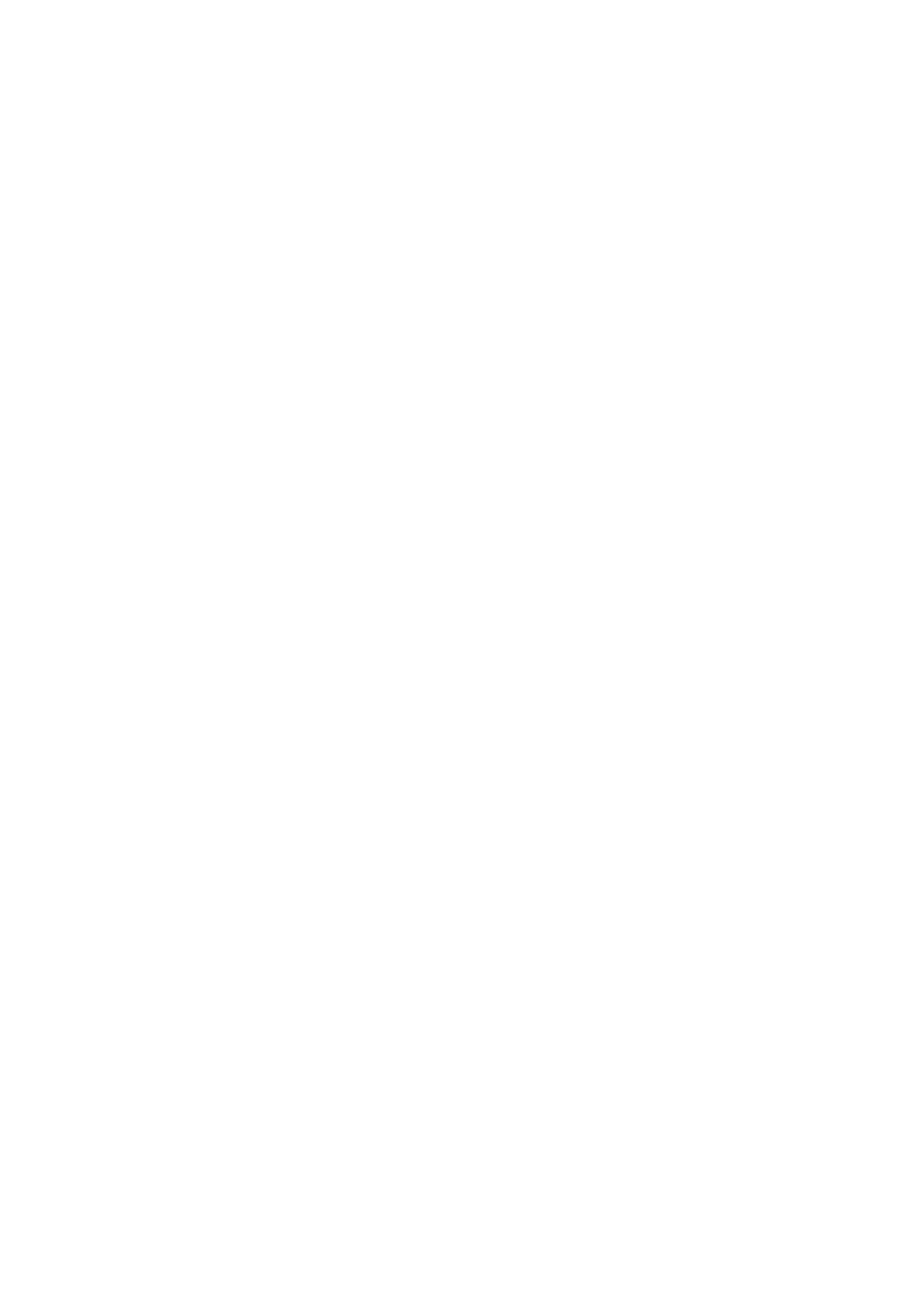# **1 Apologies**

Resolution number IMSB/2016/44 MOVED by G Wilcox, seconded by J Smith: There were no apologies. OR

That the Independent Māori Statutory Board:

a) accept the apology from <<member of the meeting>> for <<reason>> .

# **CARRIED**

#### **2 Declaration of Interest**

There were no declarations of interest.

### **3 Confirmation of Minutes**

Resolution number IMSB/2016/45

MOVED by L Ngamane, seconded by G Wilcox:

That the Independent Māori Statutory Board:

a) confirm the ordinary minutes of its meeting, held on Monday, 4 July 2016, including the confidential section, as a true and correct record.

#### **CARRIED**

### **4 Extraordinary Business**

#### **Motion**

Resolution number IMSB/2016/46

MOVED by K MacDonald, seconded by J Smith:

That the Independent Māori Statutory Board :

a) The chair with consent of the meeting agreed to have an Extraordinary item update of the Unitary Plan in the confidential section of this agenda.

#### **CARRIED**

### **5 Financial Report to 31 May 2016**

Resolution number IMSB/2016/47

MOVED by L Ngamane, seconded by K MacDonald:

That the Independent Māori Statutory Board:

a) receives this Financial Report to 31 May 2016.

#### **CARRIED**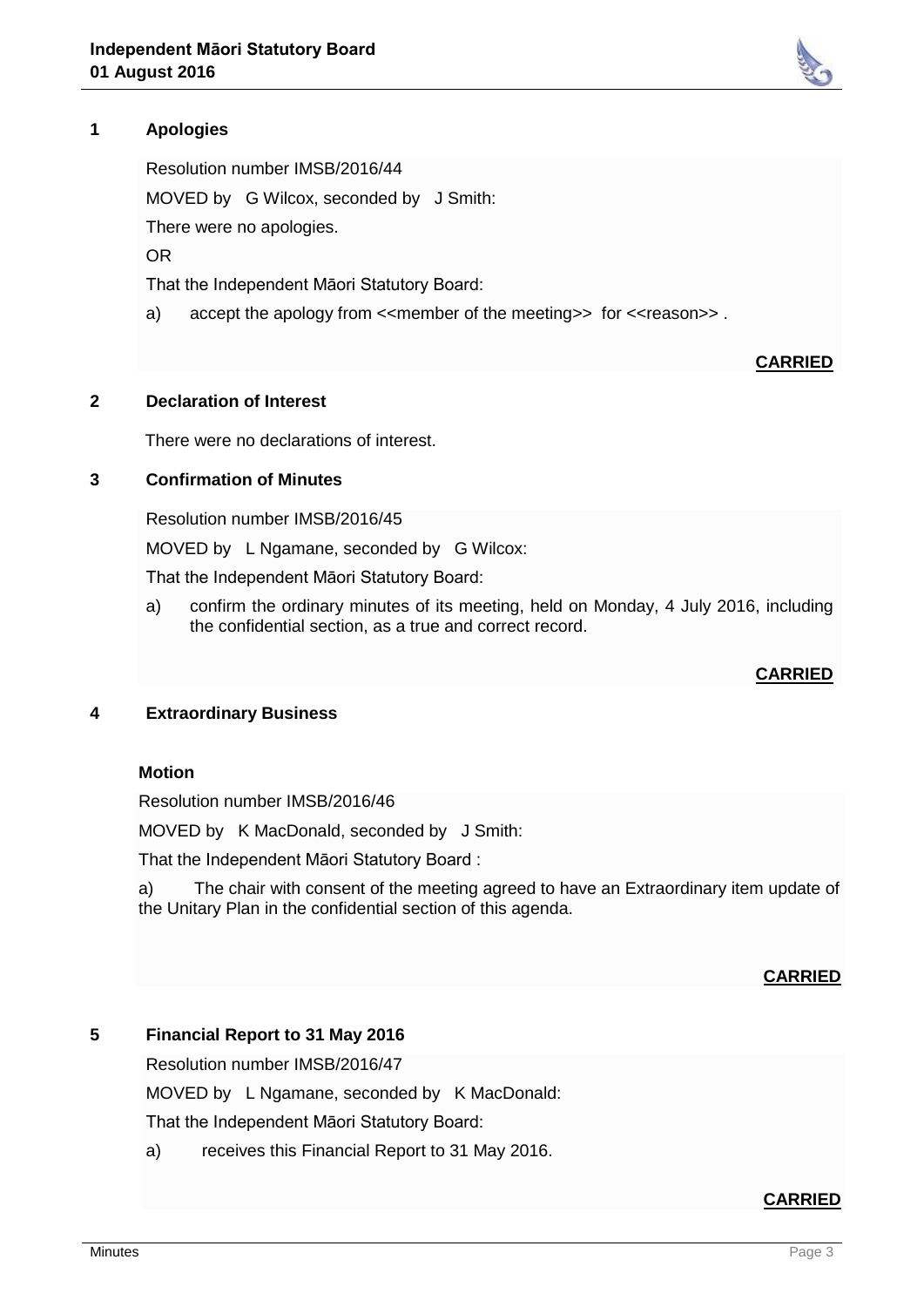

**6 Financial Report to 30 June 2016** Resolution number IMSB/2016/48 MOVED by J Smith, seconded by G Wilcox: That the Independent Māori Statutory Board: a) receives this Financial Report to 30 June 2016.

#### **CARRIED**

## **7 Board Priorities and Milestones August 2016**

Resolution number IMSB/2016/49

MOVED by G Wilcox, seconded by K MacDonald:

That the Independent Māori Statutory Board:

a) receive the Board Priorities Progress Report July 2016

#### **CARRIED**

## **8 Independent Māori Statutory Board Health and Safety Update**

Resolution number IMSB/2016/50

MOVED by K MacDonald, seconded by J Smith:

That the Independent Māori Statutory Board:

a) receive the report on the Independent Māori Statutory Board health and safety update.

### **CARRIED**

### **9 Auckland Council's Implementation of Te Aranga Design Principles**

Resolution number IMSB/2016/51

MOVED by G Wilcox, seconded by L Ngamane:

That the Independent Māori Statutory Board:

- a) receives this report on the Auckland Council's Implementation of Te Aranga Design Principles.
- b) notes that the council is presently considering a review of these principles.
- c) notes the opportunity to advocate to council to ensure they commit the necessary resources to review the Te Aranga Design Principles so that they are enhanced and can be effectively implemented.

### **CARRIED**

### **10 Rangatahi Insights update**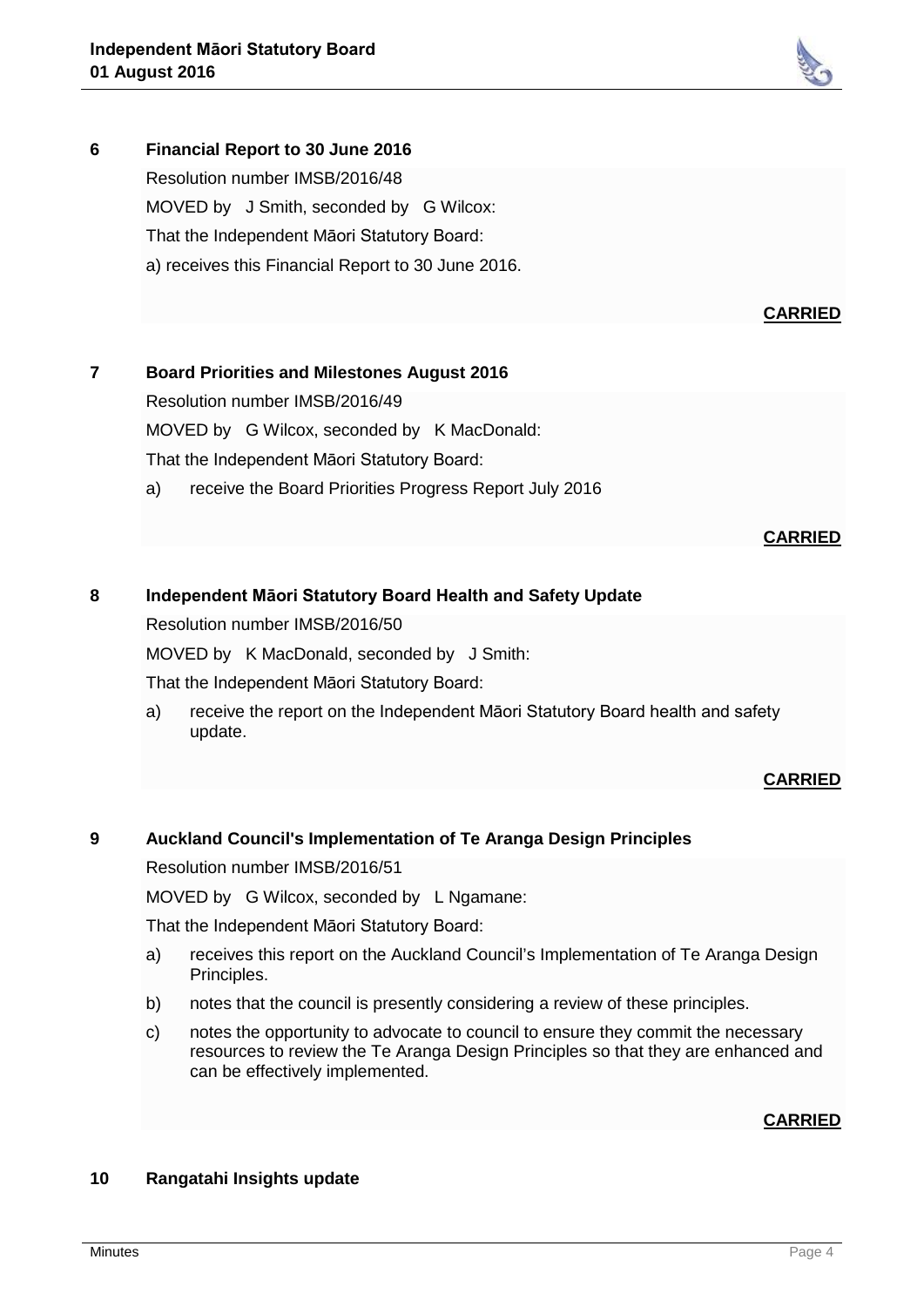

Resolution number IMSB/2016/52

MOVED by L Ngamane, seconded by G Wilcox:

That the Independent Māori Statutory Board:

- a) receive the report on the Rangatahi Insights Research Report and note its recommendations; and
- b) note that the rangatahi engagement undertaken has substantially reinforced the issues and opportunities identified in the Māori Plan.

# **CARRIED**

## **11 Implementing the IMSB Data Strategy 2016-2020**

Resolution number IMSB/2016/53

MOVED by L Ngamane, seconded by K MacDonald:

That the Independent Māori Statutory Board:

a) receive the update on implementing the Independent Māori Statutory Board Data Strategy 2016-2020.

## **CARRIED**

### **12 Procedural motion to exclude the public**

Resolution number IMSB/2016/54

MOVED by G Wilcox, seconded by L Ngamane:

That the Independent Māori Statutory Board:

a) exclude the public from the following part(s) of the proceedings of this meeting.

The general subject of each matter to be considered while the public is excluded, the reason for passing this resolution in relation to each matter, and the specific grounds under section 48(1) of the Local Government Official Information and Meetings Act 1987 for the passing of this resolution follows.

This resolution is made in reliance on section 48(1)(a) of the Local Government Official Information and Meetings Act 1987 and the particular interest or interests protected by section 6 or section 7 of that Act which would be prejudiced by the holding of the whole or relevant part of the proceedings of the meeting in public, as follows:

| Reason for passing this resolution                                                                                                                                                 | Particular interest(s) protected                                                                                                                                                                                      | Ground(s) under section 48(1) for                                                                                                                                    |
|------------------------------------------------------------------------------------------------------------------------------------------------------------------------------------|-----------------------------------------------------------------------------------------------------------------------------------------------------------------------------------------------------------------------|----------------------------------------------------------------------------------------------------------------------------------------------------------------------|
| in relation to each matter                                                                                                                                                         | (where applicable)                                                                                                                                                                                                    | the passing of this resolution                                                                                                                                       |
| The public conduct of the part of<br>the meeting would be likely to result<br>in the disclosure of information for<br>which good reason for withholding<br>exists under section 7. | $s7(2)(f)(i)$ – The free and frank<br>expression of opinions by or<br>between or to members of officers<br>or employees of any local authority,<br>or any persons to whom section<br>2(5) of this act applies, in the | s48(1)(a)<br>The public conduct of the part of<br>the meeting would be likely to result<br>in the disclosure of information for<br>which good reason for withholding |

### **C1 Independent Māori Statutory Board Governance Manual Updates**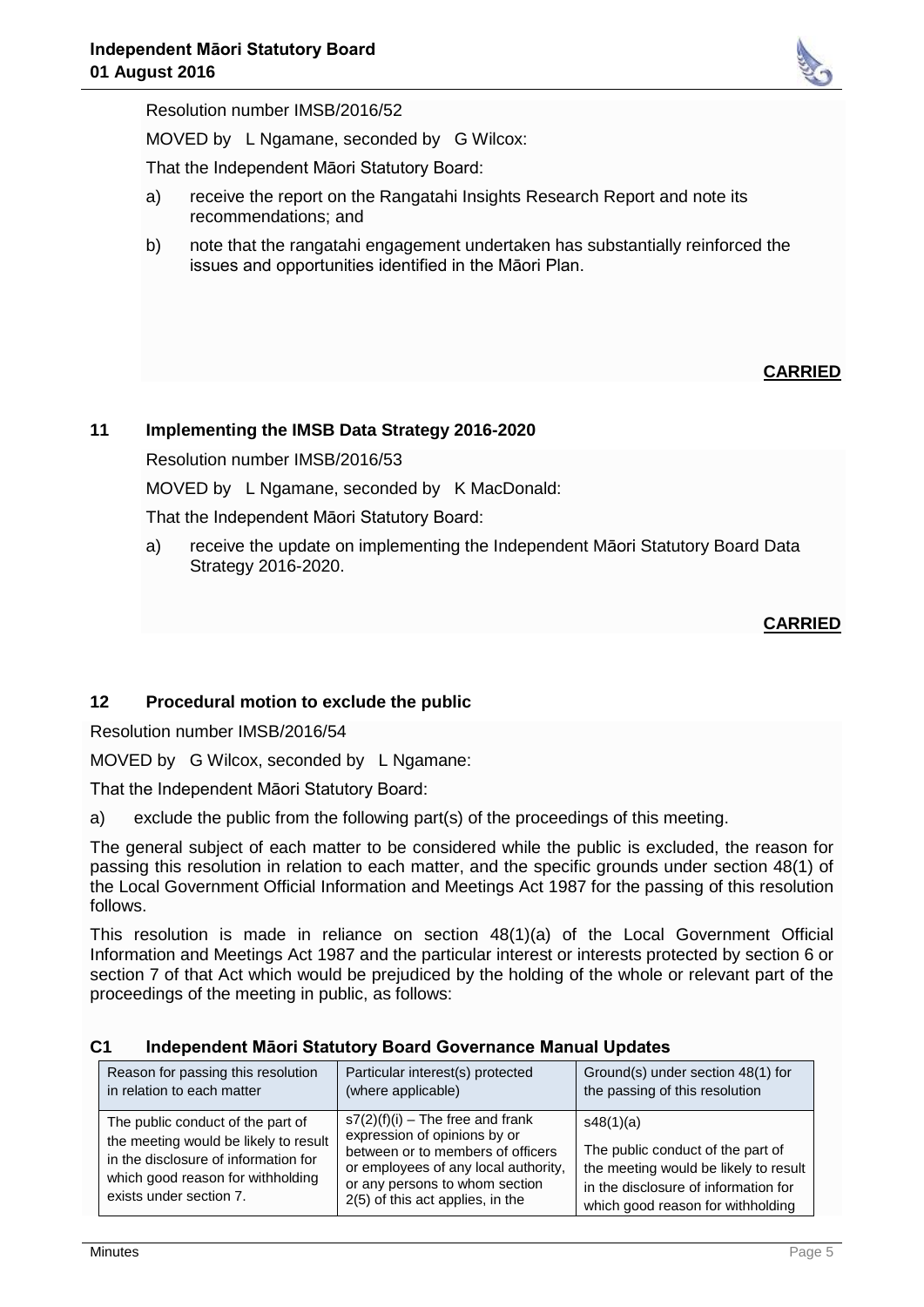

| course of their duty. |  |  |
|-----------------------|--|--|
|                       |  |  |

course of their duty. exists under section 7.

#### **C2 Auckland Māori Business Ecosystem Presentation**

| Reason for passing this resolution                                                                                                                                                 | Particular interest(s) protected                                                                                                                                                                                                                                                            | Ground(s) under section 48(1) for                                                                                                                                                               |
|------------------------------------------------------------------------------------------------------------------------------------------------------------------------------------|---------------------------------------------------------------------------------------------------------------------------------------------------------------------------------------------------------------------------------------------------------------------------------------------|-------------------------------------------------------------------------------------------------------------------------------------------------------------------------------------------------|
| in relation to each matter                                                                                                                                                         | (where applicable)                                                                                                                                                                                                                                                                          | the passing of this resolution                                                                                                                                                                  |
| The public conduct of the part of<br>the meeting would be likely to result<br>in the disclosure of information for<br>which good reason for withholding<br>exists under section 7. | $s7(2)(f)(ii)$ - The withholding of the<br>information is necessary to<br>maintain the effective conduct of<br>public affairs through the protection<br>of such members, officers,<br>employees and persons from<br>improper pressure or harassment.<br>In particular, the report contains. | s48(1)(a)<br>The public conduct of the part of<br>the meeting would be likely to result<br>in the disclosure of information for<br>which good reason for withholding<br>exists under section 7. |

The text of these resolutions is made available to the public who are present at the meeting and form part of the minutes of the meeting.

### **CARRIED**

10.38am The public was excluded.

Resolutions in relation to the confidential items are recorded in the confidential section of these minutes and are not publicly available.

11.26am The public was re-admitted.

#### **RESTATEMENTS**

It was resolved while the public was excluded:

### **C1 Independent Māori Statutory Board Governance Manual Updates**

## **C2 Auckland Māori Business Ecosystem Presentation**

11.38 pm The Chairperson thanked Members for their attendance and attention to business and declared the meeting closed.

> CONFIRMED AS A TRUE AND CORRECT RECORD AT A MEETING OF THE INDEPENDENT MĀORI STATUTORY BOARD HELD ON